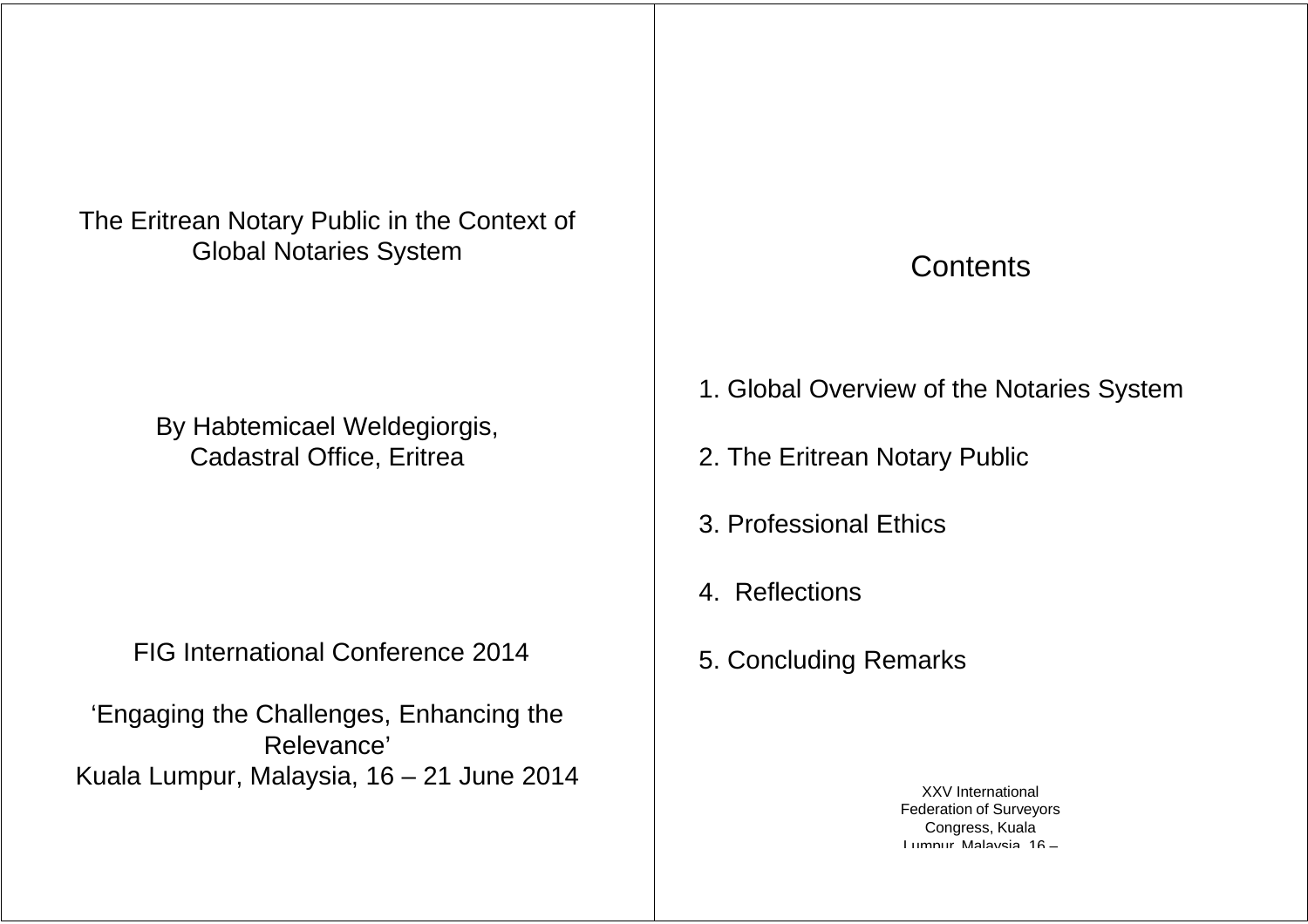

XXV International Federation of Surveyors Congress, Kuala

- 
- 
- 
- 
- 
- 
- 
-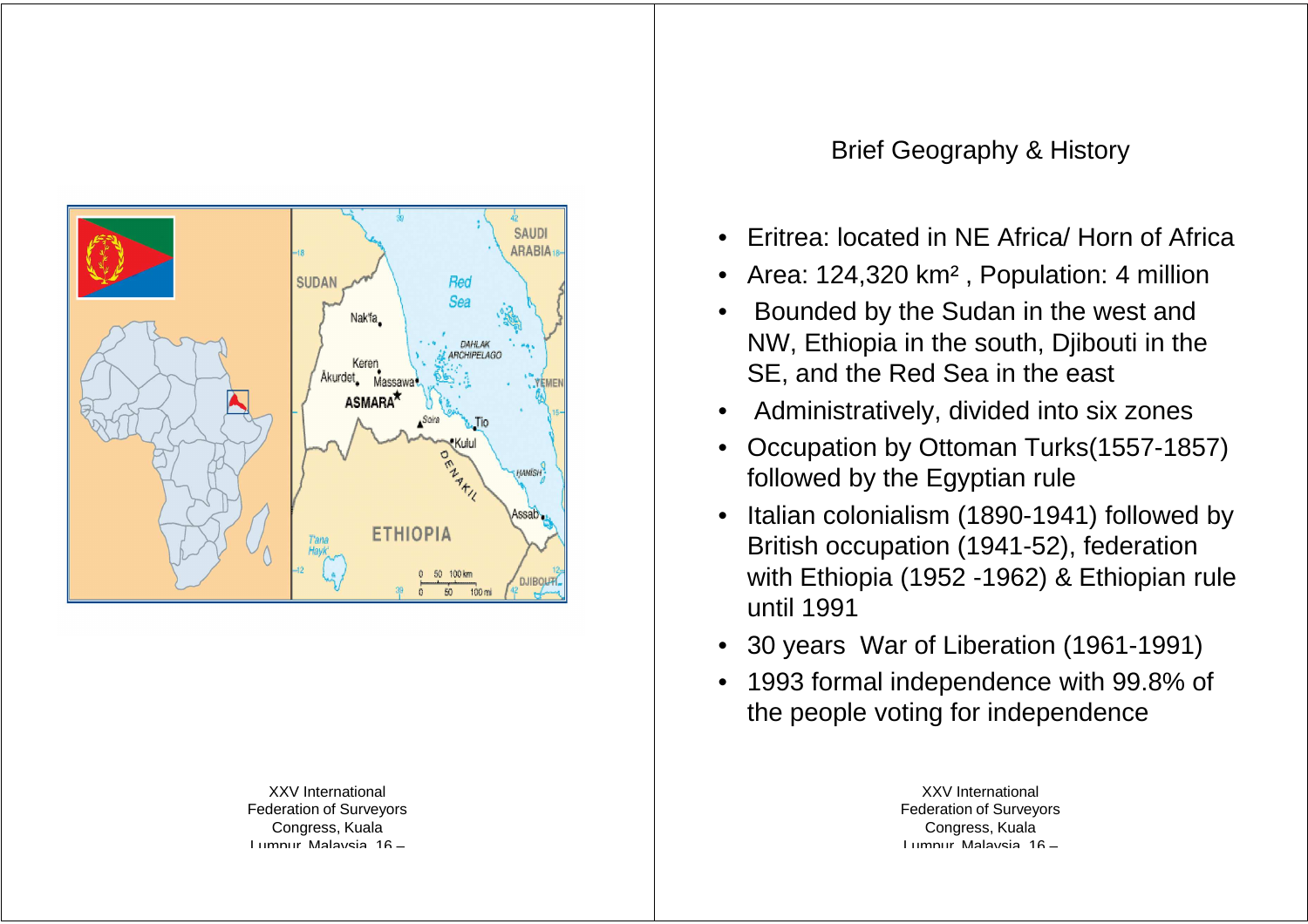# 1. Global Overview of the Notaries System

## **Notary Public defined**

- Notary Public is an officer authorized by state law to certify certain documents and to take oaths (World Book Encyclopedia, 1994)
- 'Notary Public' in common law countries is a public officer constituted by law to serve the public in non-contentious matters concerned with estates, deeds, powers of attorney, & foreign & international business'
- 'Whereas in civil-law or latin notaries, they are lawyers of voluntary private civil-law offices who draft, take, & record legal instruments known as notarial acts or deeds for private parties, provide legal advice & give attendance in person, & are vested as public officers with the authentication power on behalf of the state  $(M\text{div}_1 Q_1 + 2011)$

Federation of Surveyors Congress, Kuala Lumpur, Malaysia, 16

- 1.1 Historical Development<br>
1.1 Historical Development<br>
Intended by<br>
the as a long history that traces to the Fertile<br>
locuments and to<br>
crescent of ancient Babylon & Greek city<br>
states & later adopted under the Roman<br>
Emp
	-
	-
	-

Lumnur Malayeia 16-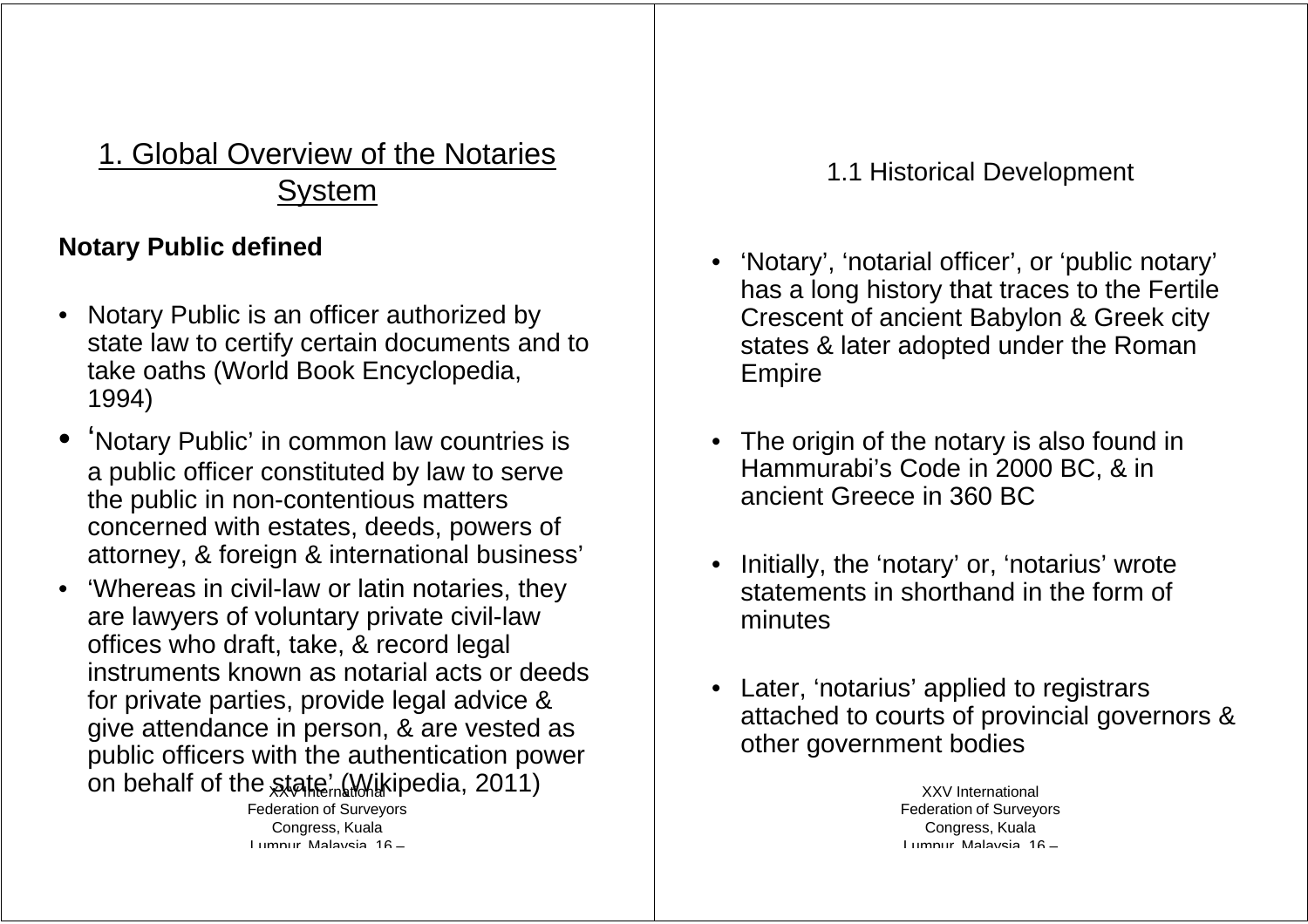### Cont'd

- The notary continued in many parts of Continental Europe despite the collapse of Western Empire in the 5<sup>th</sup> AD
- The Civil Law revived its renaissance during medieval Italy from  $12<sup>th</sup>$  C & the notary established as central institution of that law
- The development of modern 'notariat' happened with the opening of school of 'notariato' in Bologna (1228) that influenced Europe
- Notarial Acts: in France (1270), Portugal (1315), Spain (1333) & in Germany a modified latin type notary ('natar')

XXV International Federation of Surveyors Congress, Kuala Lumpur, Malaysia, 16

- 
- the 13<sup>th</sup> & 14<sup>th</sup> C

Duties and functions:

Control<br>
Solution and the collapse transform of the collapse transform of the collapse transform and the collapse transform to the set of the Netherland, etc of the Represention of the 13<sup>th</sup> & 14<sup>th</sup> C buties and functio 'A notary public…whose public office and duty it is to draw, attest or certify under his official seal deeds and other documents, including wills or other testamentary documents, conveyances of real and personal property and powers of attorney: to authenticate such documents under his signature & official seal in such a manner as to render them acceptable, as proof of the matters attested  $_4$  by  $\mu$  in  $\mu$ ...<sup>7</sup>

Federation of Surveyors Congress, Kuala Lumpur, Malaysia, 16 –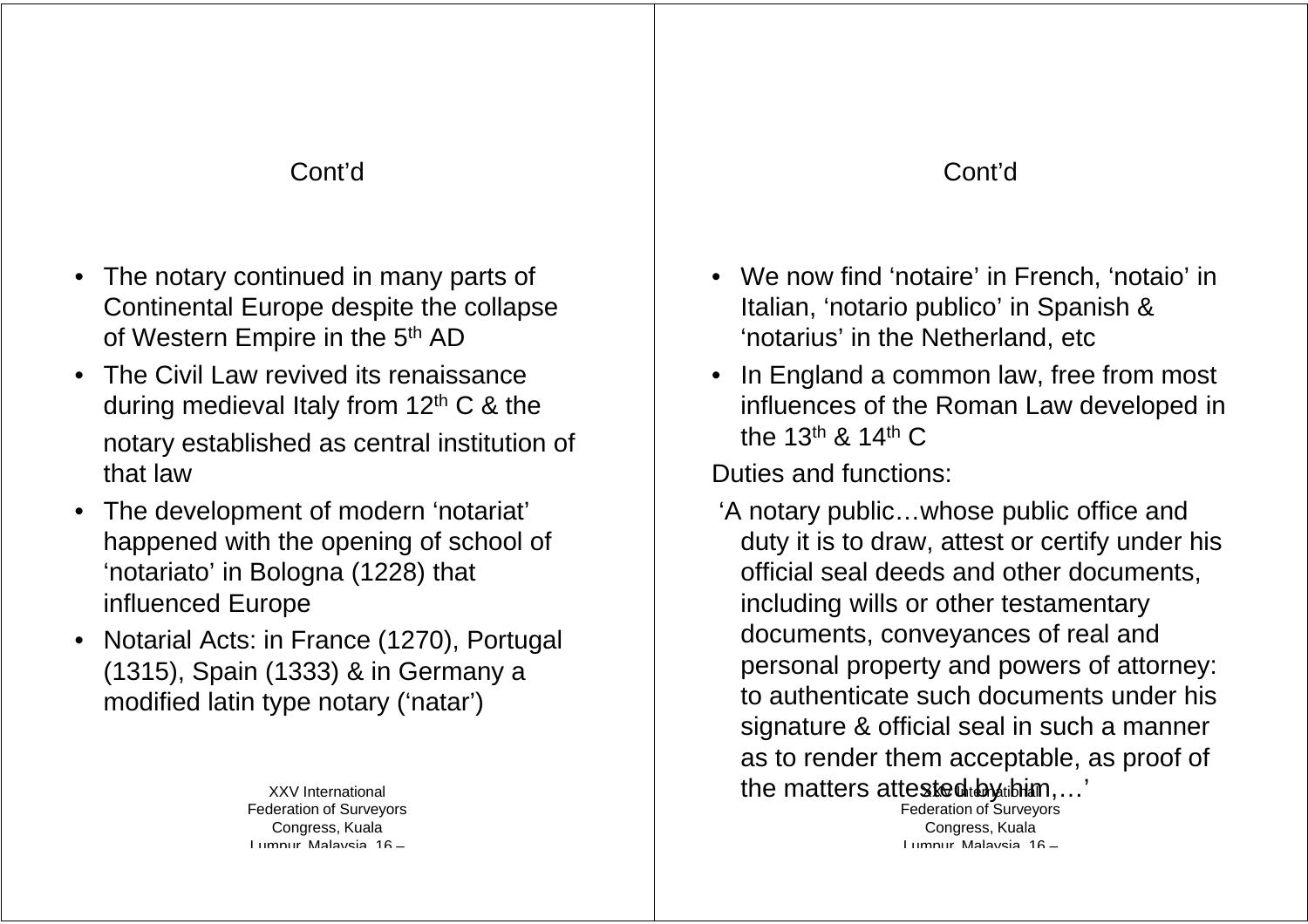1.2 Notarial Requirements & Practices

- Appointing bodies for notaries vary from country to country: in UK & Canada by Court of Faculties, in USA by Governor or State Secretary or by State Legislature, in Australia by Supreme Court, in New Zealand (& Queensland, Australia) by Archbishop of Canterbury acting through the Master of Faculties, & in India by the Central Government
- Appointing bodies in civil-law notaries: in France, the Ministry of Justice, Germany, the state, Netherlands, the Crown, Eritrea, the Judiciary, etc
- Both the civil law & common law notaries agree that many documents - deeds, businesses, etc. must be notarized before becoming legally effective Federation of Surveyors Congress, Kuala Lumpur, Malaysia, 16

## Cont'd

- 
- 
- 
- The purpose of notarization is to protect<br>
those who use them from forgeries<br>
these who use them from forgeries<br>
that the individual who signed it<br>
that in New<br>
tatter in New<br>
appeared in person and swore to the notary<br>
ac

XXV International Federation of Surveyors Congress, Kuala Lumpur, Malaysia, 16 –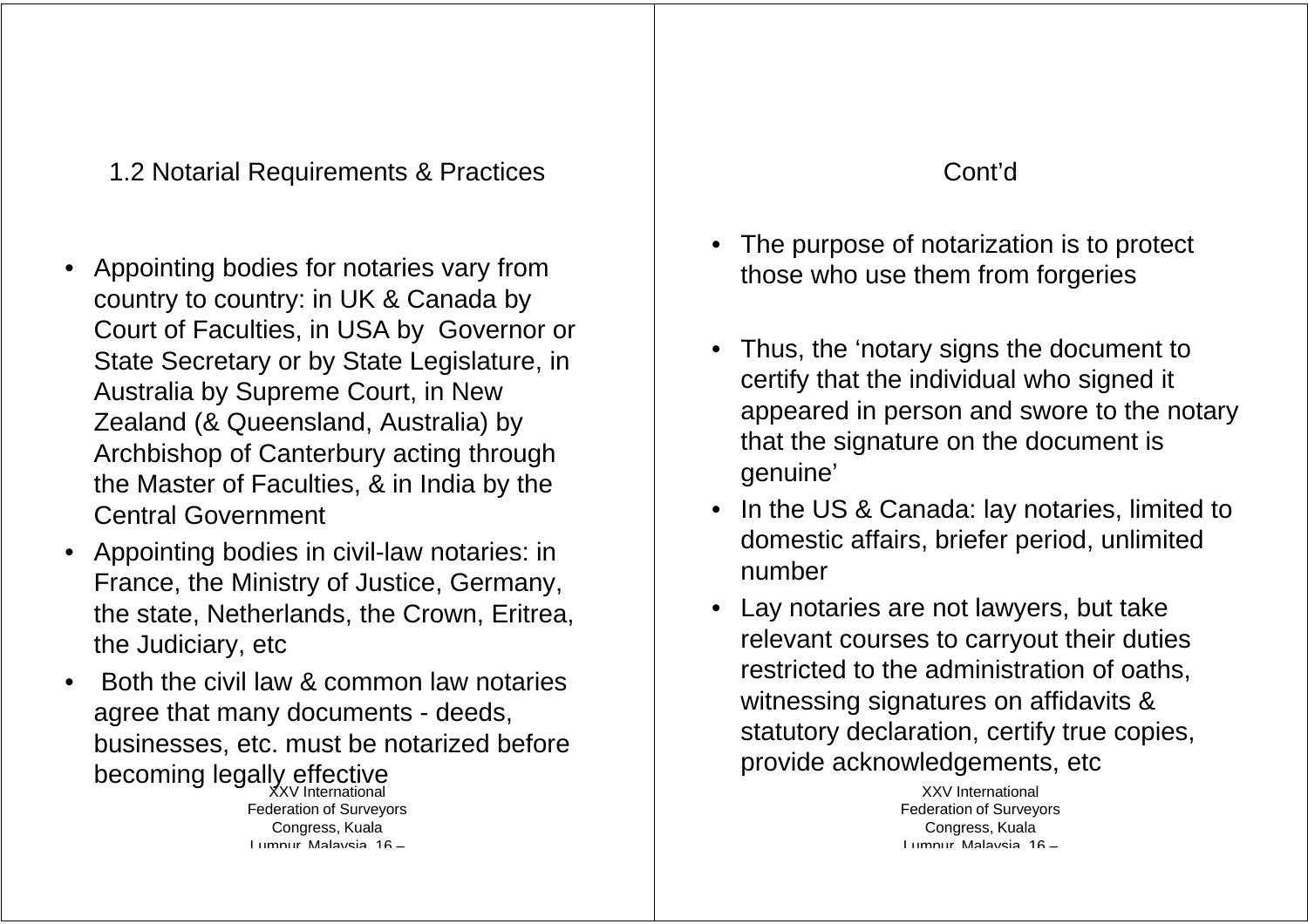### Cont'd

- In France, Germany & many other EU countries (34), Russia, Turkey, China, Japan, Latin American (23) & many other countries the civil-law notaries are judges & lawyers
- In France group liability for professional errors are paid from nation-wide consolidated fund, which is unknown in any other profession
- Notaries in many EU countries are modeled on the French system, appointment based on nationality, limited number, usually for life, & are qualified lawyers

XXV International Federation of Surveyors Congress, Kuala Lumpur, Malaysia, 16

- 
- In England & Wales they are common<br>
rivey, China,<br>
18 A many other<br>
any other<br>
any other<br>
 Civil-law notaries & qualified lawyers<br>
whose main practices are property<br>
conveyance and registration, contract<br>
drafting, comm

Lumnur Malayeia 16-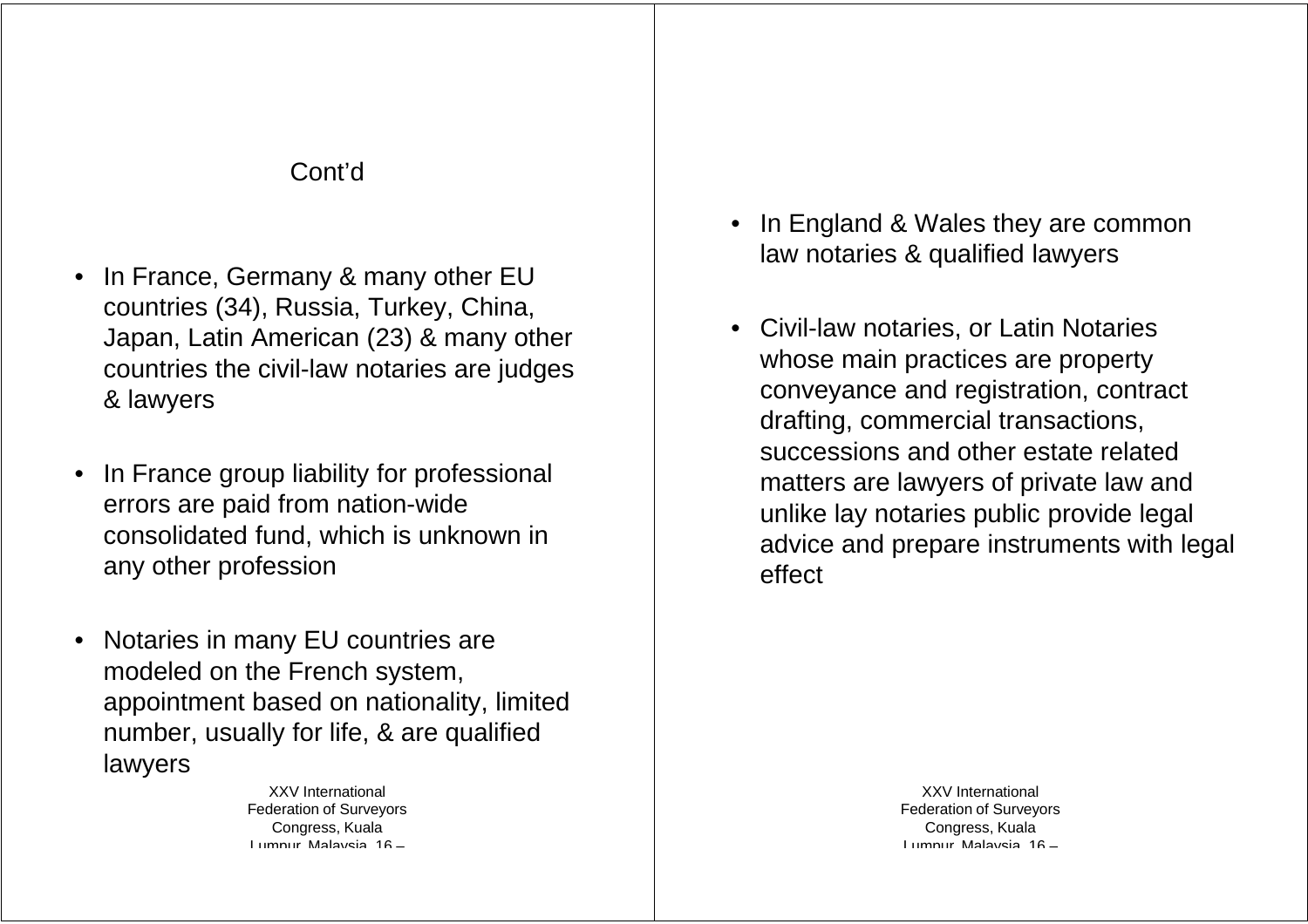2. The Eritrean Notary Public

## **2.1 Background:**

- Notary public was established at the end of 19<sup>th</sup> C during Italian colonialism
- At the beginning the colonial power authorized the Governor to appoint them
- Later it was instituted according Italian law of 1935 & continued with minor amendments of proclamation of 1952
- The Eritrean Notary Act(1956): specified method of appointment, number of notaries to be licensed, criteria for nomination, withdrawal of license, etc.
- Mandate: preparation & authentication of contract agreement in the transactions of immovable property Mternational

Federation of Surveyors Congress, Kuala

- Entream Notary Public<br>
1:<br>
1:<br>
was established at the end of<br>
talian colonialism<br>
was established at the end of<br>
security of property ownership, &<br>
registration of private houses was<br>
registration of property energies as<br>
	-
	-
	-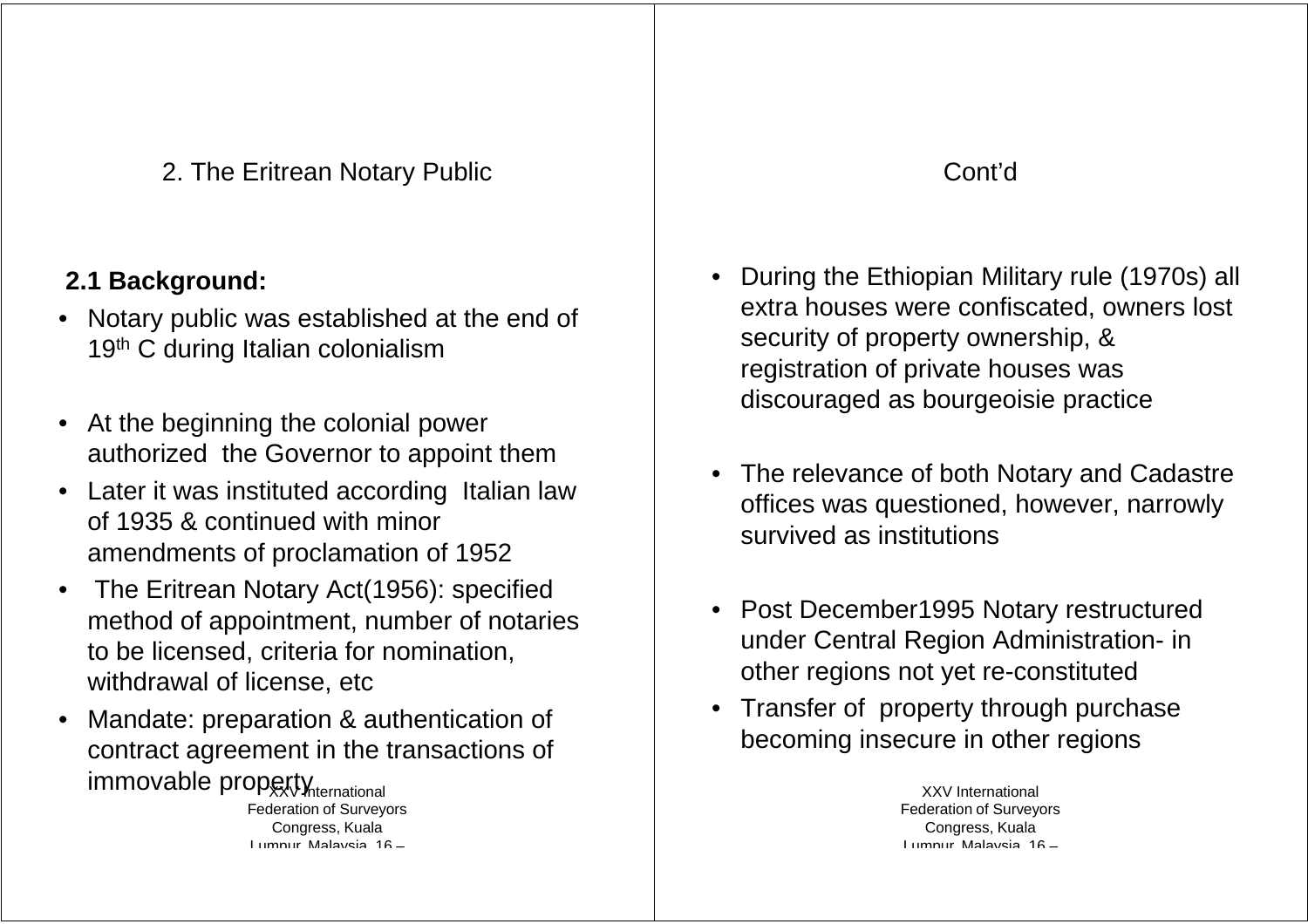### 2.2 **Current Role**

The main functions of the Eritrean Notary Public:

- Preparations of contract agreements of immovable property transactions through sale, inheritance, donation, exchange, partition & wills 9. Professional Ethics<br>
and of the Eritrean Notary<br>
of contract agreements of<br>
operty transactions through<br>
Section and the Section of the Section of the Section of the Section of the Section of the Section of the Secti
- Charges appropriate fees for services rendered
- Land is state-owned and not subject for sale or any other form of transactions

# 2.3 **Immovable Property Registration**

• The Cadastral Office registers all land, rights over land, immovable property & their transactions, mortgage, pledge, etc.

> XXV International Federation of Surveyors Congress, Kuala

- 
- 
- 
- 
-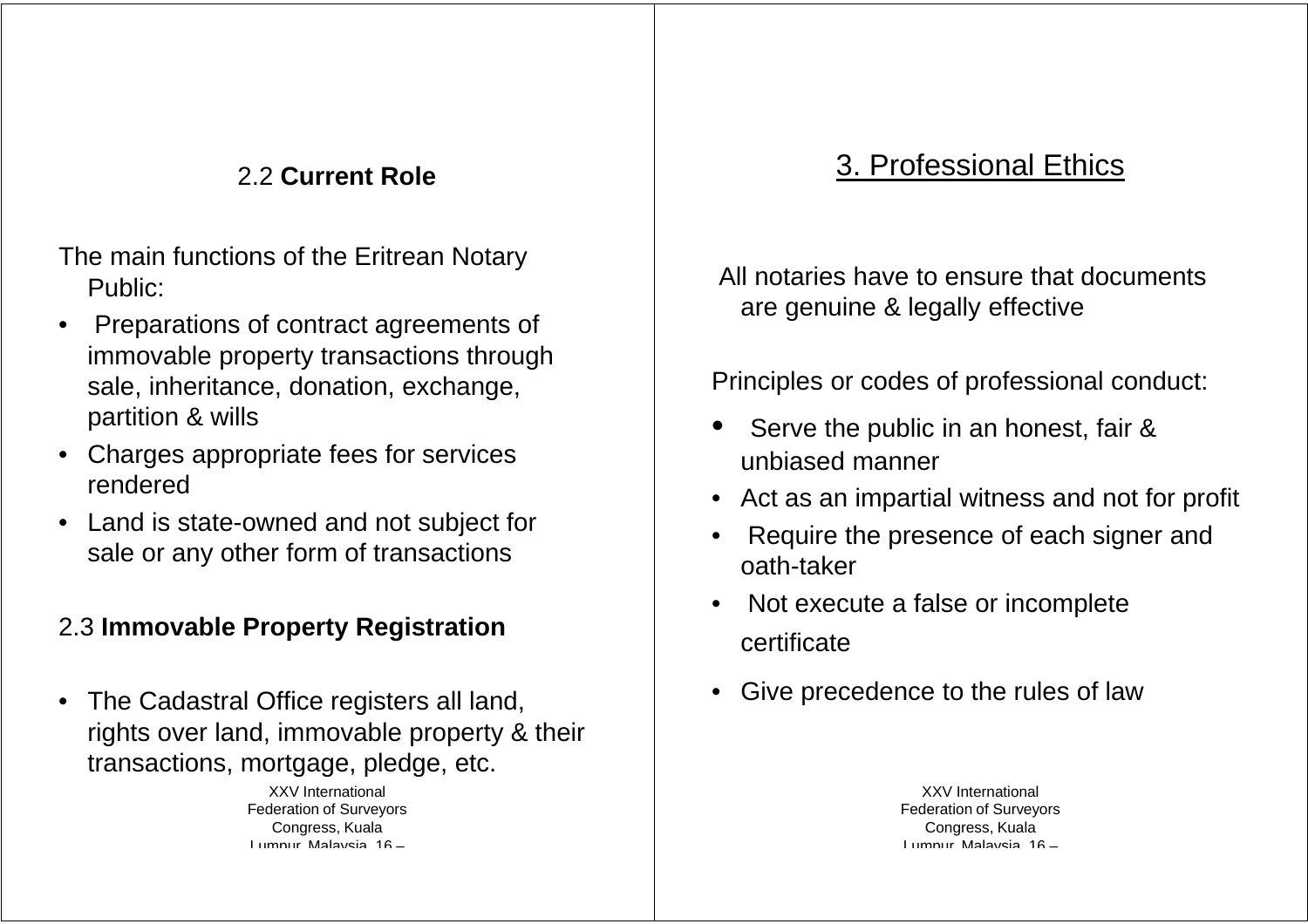### Cont'd

- Act as a ministerial officer
- Not allow notarial symbol to be used by another
- Record notarial act in a bound journal or other secure recording device
- Respect the privacy of each signer/only official purpose
- Seek instruction on notarization, & keep current on laws, practices & requirements

XXV International Federation of Surveyors Congress, Kuala

- 
- 
- 
- 
- Cont'd<br>
Sterial officer<br>
Sterial officer<br>
and symbol to be used by<br>
and symbol to be used by<br>
<br>
and symbol to be used by<br>
<br>
<br>
Pocuments related to deeds, contracts, businesses &<br>
others need to be notarized to be legally
	-